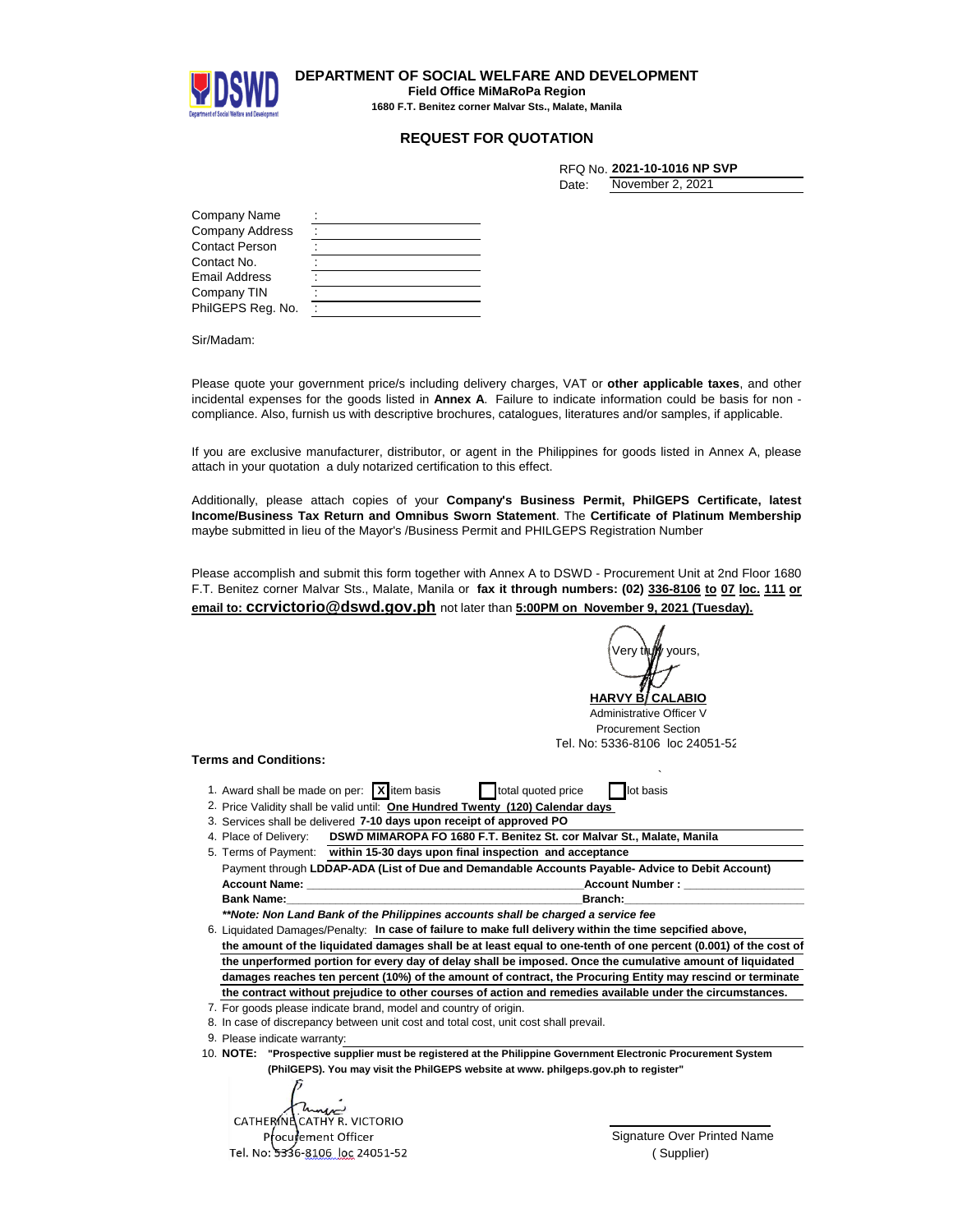

**DEPARTMENT OF SOCIAL WELFARE AND DEVELOPMENT Field Office MiMaRoPa Region 1680 F.T. Benitez corner Malvar Sts., Malate, Manila**

**Note:** 2021-10-1016 NP SVP **"Prospective supplier must be registered at the Philippine Government Electronic Procurement System (PhilGEPS). You may visit the PhilGEPS website at www.philgeps.gov.ph to register"** 

**Date:** (should be filled by suppliers) **RFQ No.**

**MOP:** SVP

**Company Name Company Address Contact Person PhilGEPS Reg. No. : Company TIN : : : : Contact No. : Email Address :**

| Item<br>No.    | Qty.           | Unit | <b>Purchaser's Specifications</b>                          | <b>Bidder's Specifications</b>                                      | <b>Unit Cost</b> | <b>Total Cost</b> |
|----------------|----------------|------|------------------------------------------------------------|---------------------------------------------------------------------|------------------|-------------------|
| 6              | $\overline{7}$ | рc   | <b>WEB CAMERA</b>                                          |                                                                     |                  |                   |
|                |                |      | with built in microphone                                   |                                                                     |                  |                   |
|                |                |      | Free drive, plug and play                                  |                                                                     |                  |                   |
|                |                |      | View angle: D 126°H 104°V 55°                              |                                                                     |                  |                   |
|                |                |      | Designed for both laptop and desktop. USB 2.0              |                                                                     |                  |                   |
|                |                |      | Auto focus, support tripod                                 |                                                                     |                  |                   |
|                |                |      | Support Windows 2000, Xp, Vista, Win7, Win8, Win10,        |                                                                     |                  |                   |
|                |                |      | Mac, OS, Linux, and other operating system                 |                                                                     |                  |                   |
|                |                |      | Support CC2000, Web conferencing, ICQ, MSN, Yahoo,         |                                                                     |                  |                   |
|                |                |      | Messenger, and Skype                                       |                                                                     |                  |                   |
|                |                |      | Approved Budget Cost: Php 10,500.00                        |                                                                     |                  |                   |
|                |                |      |                                                            |                                                                     |                  |                   |
| $\overline{7}$ | $\overline{7}$ | pc   | <b>HEADPHONES FOR PC/LAPTOP</b>                            |                                                                     |                  |                   |
|                |                |      | Double ear standard headset                                |                                                                     |                  |                   |
|                |                |      | closed-type folding                                        |                                                                     |                  |                   |
|                |                |      | cushioned with soft-leather padding                        |                                                                     |                  |                   |
|                |                |      | Approved Budget Cost: Php 5,600.00                         |                                                                     |                  |                   |
|                |                |      |                                                            |                                                                     |                  |                   |
| 8              | 7              | pc   | <b>LASER POINTER (Red)</b>                                 |                                                                     |                  |                   |
|                |                |      | Button function: Previuos / Play, Next / Back screen       |                                                                     |                  |                   |
|                |                |      | Battery type: Rechargeable via micro USB, upto 10 hrs life |                                                                     |                  |                   |
|                |                |      | upto 20 meters, 360 degrees, 2.4 GHz wireless technology   |                                                                     |                  |                   |
|                |                |      | Approved Budget Cost: Php 10,500.00                        |                                                                     |                  |                   |
|                |                |      |                                                            |                                                                     |                  |                   |
| 9              | 7              | unit | <b>USB Hub Port/adapter</b>                                |                                                                     |                  |                   |
|                |                |      | 1 thunderbolt USB-C port, 1 USB-C data port, 2 USB-A       |                                                                     |                  |                   |
|                |                |      | ports, 1 HDMD port, 1 SD card slot, and 1 microSD card     |                                                                     |                  |                   |
|                |                |      | slot                                                       |                                                                     |                  |                   |
|                |                |      | High speed                                                 |                                                                     |                  |                   |
|                |                |      | Approved Budget Cost: Php 28,000.00                        |                                                                     |                  |                   |
|                |                |      | <b>MEMORY CARD (128gb, MicroSD)</b>                        |                                                                     |                  |                   |
| 10             | 5              | рc   | for audio recorder                                         |                                                                     |                  |                   |
|                |                |      |                                                            |                                                                     |                  |                   |
|                |                |      | Approved Budget Cost: Php 3,500.00                         |                                                                     |                  |                   |
|                |                |      | ***Page 2 of 2***                                          |                                                                     |                  |                   |
|                |                |      | ***nothing follows***                                      | Note: Please specify brand/                                         |                  |                   |
|                |                |      | Delievry place: DSWD MIMAROPA                              | model/ origin Please fill up<br>the space<br><b>Bidder's</b><br>for |                  |                   |
|                |                |      | 1680 F.T. Benitez St. cor Malvar St., Malate, Manila       |                                                                     |                  |                   |
|                |                |      | Delievery date: 7-10 days upon receipt of approved PO      | <b>Specification</b>                                                |                  |                   |
|                |                |      |                                                            |                                                                     |                  |                   |
|                |                |      |                                                            | 'Failure<br>indicate<br>to                                          |                  |                   |
|                |                |      |                                                            | information could be basis<br>for non-compliance."                  |                  |                   |
|                |                |      | Total Approved Budget Cost: Php 135,700.00                 |                                                                     |                  |                   |

**PURPOSE:** For the Purchase of Office Equipment for EPAHP-RPMO.

**PR No.:** 2021-10-1016 NP SVP

**IMPORTANT: The winning bidder MUST SIGN the original copy of Purchase Order (P.O.) at DSWD FO MIMAROPA Region, Procurement Unit within three (3) days from the date advance copy was served thru fax.**

**FAILURE to show up and sign the original P.O. means the bidder is not interested and will be ground for suspension or blacklisting in DSWD's future biddings.**

CATHERING CATHY R. VICTORIO Procurement Officer Tel. No: 5336-8106 loc 24051-52



**Supplier (Signature over printed name)** **Non-VAT**